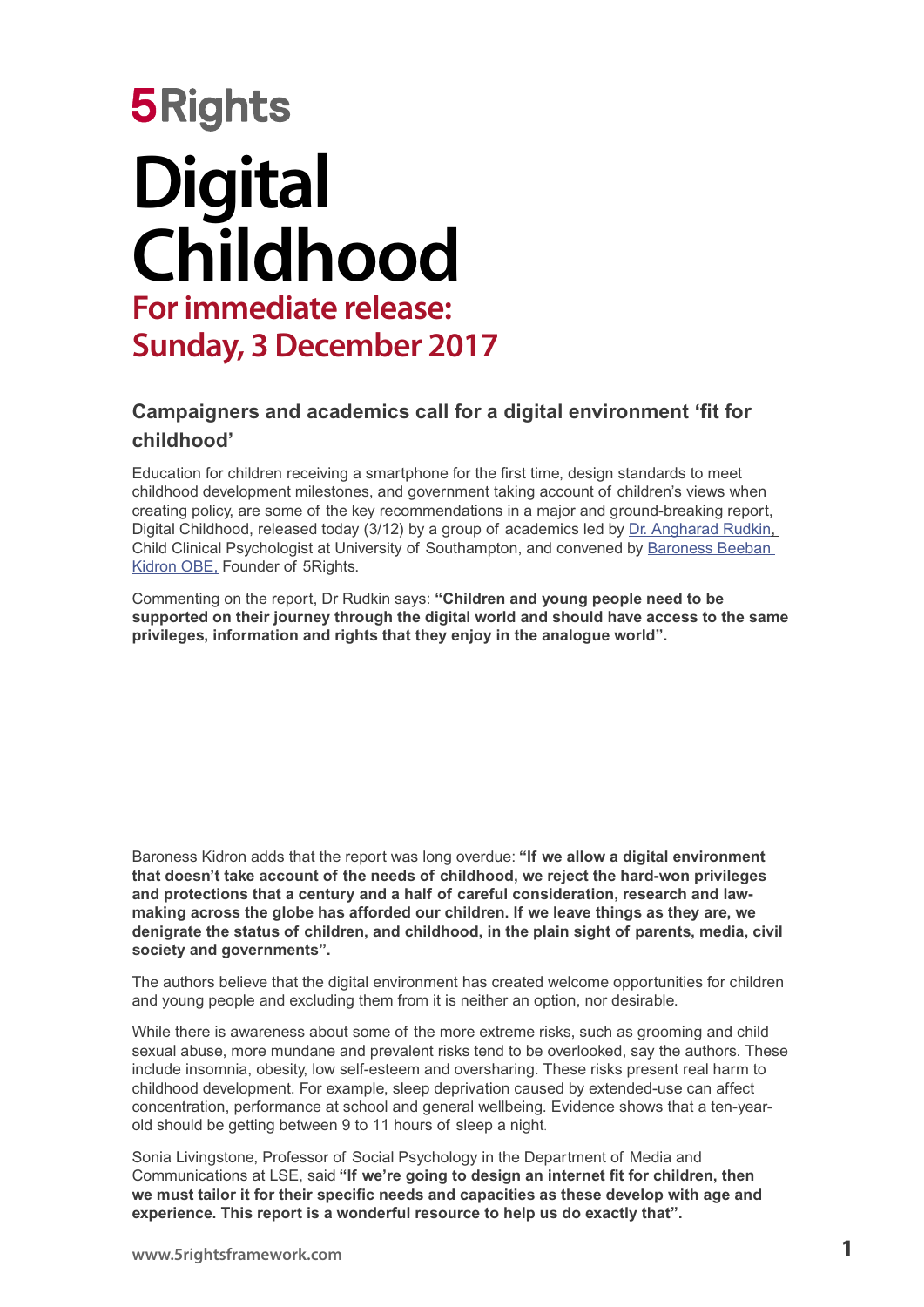## **5Rights**

## **Key age recommendations from the report include:**

#### **3-5 Years:**

- All technology used by children at this age should be adult-guided.
- Screen guidelines (which should not focus exclusively on screen time) should be developed which consider child development requirements

### **6-9 Years:**

- Children of this age should be taught social norms of contact with other people, both previously known to them and previously unknown.
- Child-centred design standards should anticipate independent child use, for example, make erasure processes obvious, simple and effective, and demonstrate a commitment to rapid response to reports of risk/harm from children.

### **10-12 Years:**

- Children receiving a smartphone for the first time should be taught how to use age-appropriate settings and safety features and those entering secondary school should have a year 7 'smart phone literacy reboot'.
- Children in this age group should be taught online skills and competencies.
- Government and industry should recognise that this age-group are poorly served by current provision of online sites and services.

### **13-15 Years:**

- Parents, teachers and adults should acknowledge this as a time of growing autonomy. For advice to be heard it must be communicated with warmth and openness and from a young persons' perspective.
- Education should include critical thinking about online experiences and information.
- Industry must acknowledge, and respond to the fact, that children of this age are particularly susceptible to social pressures.

#### **16-18 Years:**

- Education providers should offer career advice and training in automation, the internet of things, machine learning, digital content and design, as well as reputation management, use of government and commercial services, financial matters and knowing how to access trusted sexual, psychological and emotional health services.
- Industry should alert young people as they approach 18 years of age to the differences in the services that will come into place when they reach adulthood.

#### **[Click here to read in full.](http://5rightsframework.com/static/Digital_Childhood_report_-_EMBARGOED.pdf)**